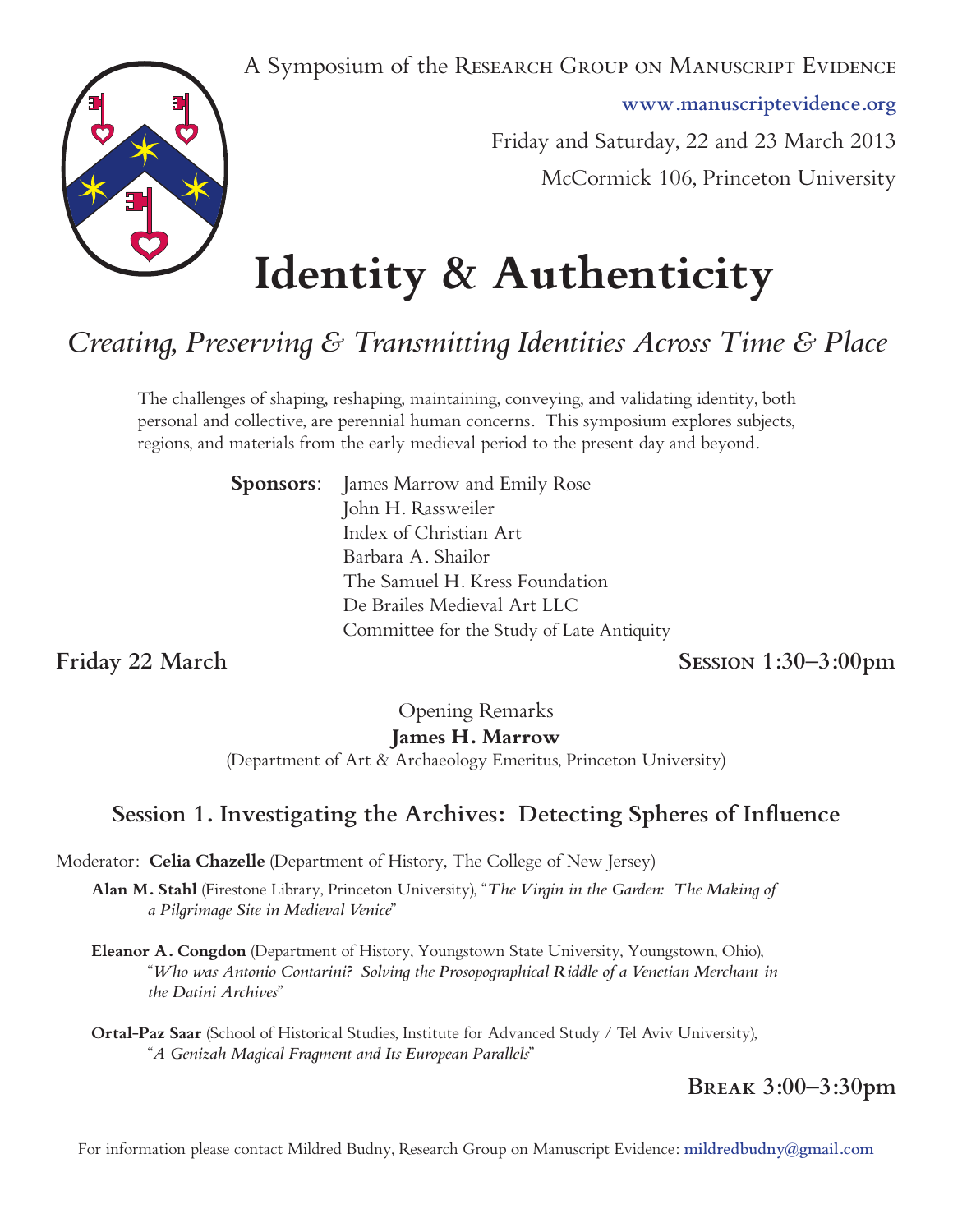### Friday 22 March SESSION 3:30–5:00pm

### **Session 2. Imaging or Imagining Identity: Recreating a Medieval Legacy**

Moderator: **Colum Hourihane** (Index of Christian Art, Princeton University)

- **Karl F. Morrison** (Department of History Emeritus, Rutgers University), "*Assimilating the* Libri Carolini *in the Seventeenth Century*"
- **John H. Rassweiler** (The Rassweiler Collection, Princeton), "*Some Experiences with the Validation of Medieval Seal-Matrices of the Common People*"

**Martha E. Easton** (Department of Art History, Seton Hall University), "*Authenticity, Anachronism, and the Experience of the Past at Hammond Castle*"

**Reception 5:00–6:30pm**

**Lobby outside McCormick 106**

Saturday 23 March Session 9:00–10:30am

## **Session 3. Shaping and Preserving Identity in the Syriac Church**

Moderator: **Kathleen E. McVey** (Department of History, Princeton Theological Seminary)

- **Philip Michael Forness** (Department of History, Princeton Theological Seminary), "*The Identities of a Saint: An Initial Inquiry into the Manuscript Tradition of the* Homilies *by Jacob of Sarug*"
- **Jack B.Tannous** (Department of History, Princeton University), "*Syril of Scythopolis in Syriac: Observations on a Manuscript from the Sinai New Finds*"
- **George Kiraz** (Editor in Chief, Gorgias Press / Department of Middle Eastern and South-East Asian Languages & Literature, Rutgers University), "*The Syriac Orthodox Patriarchal Archive of Mardin: Digitization and Challenges*"

**Break 10:30–11:00am**

Saturday 23 March Session 11:00am–12:30pm

# **Session 4. Creating Digitally-Enabled Manuscript Resources for Research & Teaching**

#### Moderator: **James H. Marrow**

- **Thomas A. Carlson** (Department of History, Princeton University / Beth Mardutho Research Library, Piscataway), "*Identity and Identification in the Digital Humanities: The Challenges and Experience of* Syriaca.org"
- **Barbara Shailor** (Yale University), "*A Mellon Foundation Project at Yale University: The World of Digitally-Enabled Scholarship for Research and Teaching*"

**Lunch 12:30–1:30pm (by own arrangement)**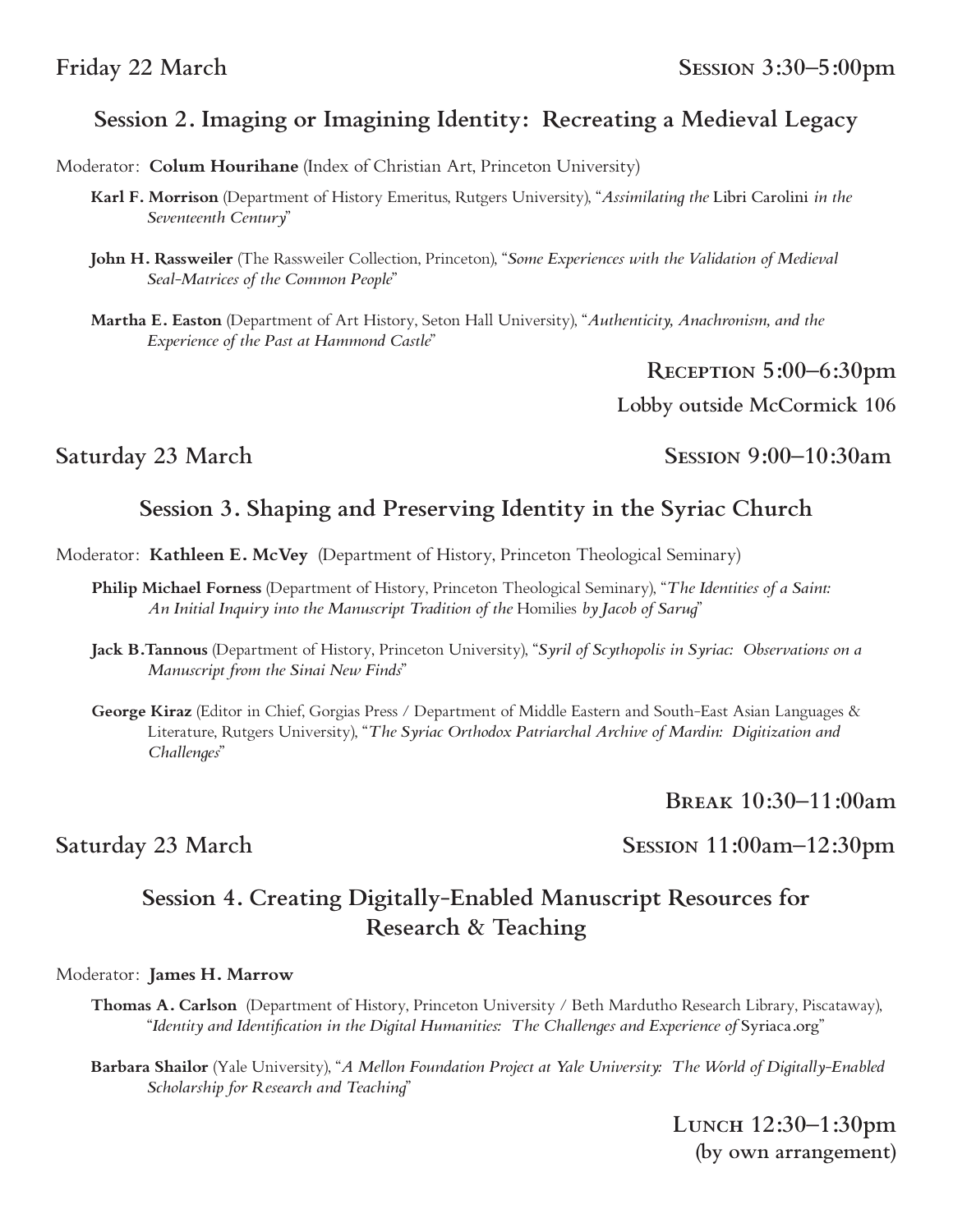# **Session 5. Discovering, Recovering, and Evaluating the Source Materials**

#### Moderator: **Colum Hourihane**

- **David Sorensen** (Quincy, Massachusetts), "*Recent Studies in Islamic Paper and What They Can Tell Us About Texts (and Images)*"
- **Mildred Budny** (Research Group on Manuscript Evidence, Princeton), "*A New Fragment of the* Vitas Patrum *from the Covers of an Early Printed* Postille*: An Early Case of Western Paper?*"

**Scott Gwara** (Department of English, University of South Carolina – Columbia / De Brailes Medieval Art LLC), "*Medieval Manuscripts in the Strangest Places*"

**Break 3:00–3:30pm**

Saturday 23 March Session 3:30–5:00pm

# **Session 6. Establishing or Re-Establishing Identities in the Byzantine World and Beyond**

#### Moderator: **Mildred Budny**

- **Henry D. Schilb** (Index of Christian Art, Princeton University), "*Serbian and Christian Identity in the Embroideries of the Nun Jefimija*"
- **Rossitza B. Schroeder** (Visiting Fellow in Hellenic Studies, Princeton University, and Pacific School of Religion, Berkeley, California), "*The New Chosen People: The Old Testament in Late Byzantium*"
- **Ida Sinkević** (Department of Art, Lafayette College, Easton, Pennsylvania), "*The Afterlife of the* Rhodes Hand  *of St. John the Baptist*"

Concluding Remarks

# Saturday 23 March DEMONSTRATION/DISPLAY 5:00-5:30pm **Seminar Room, Index of Christian Art**

# **Demonstrating Original Sources and Database Resources**

A hands' on opportunity to view displays by:

 **Scott Gwara** (De Brailes Medieval Art LLC) **David Sorenson** (Specimens of Islamic Paper) **Eleanor Congdon** (Specimens from the Datini Archive) **Thomas A. Carlson** (the Syriac Reference Portal) **John H. Rassweiler** (The Rassweiler Collection)

> **Reception 5:00–7:00pm Index of Christian Art**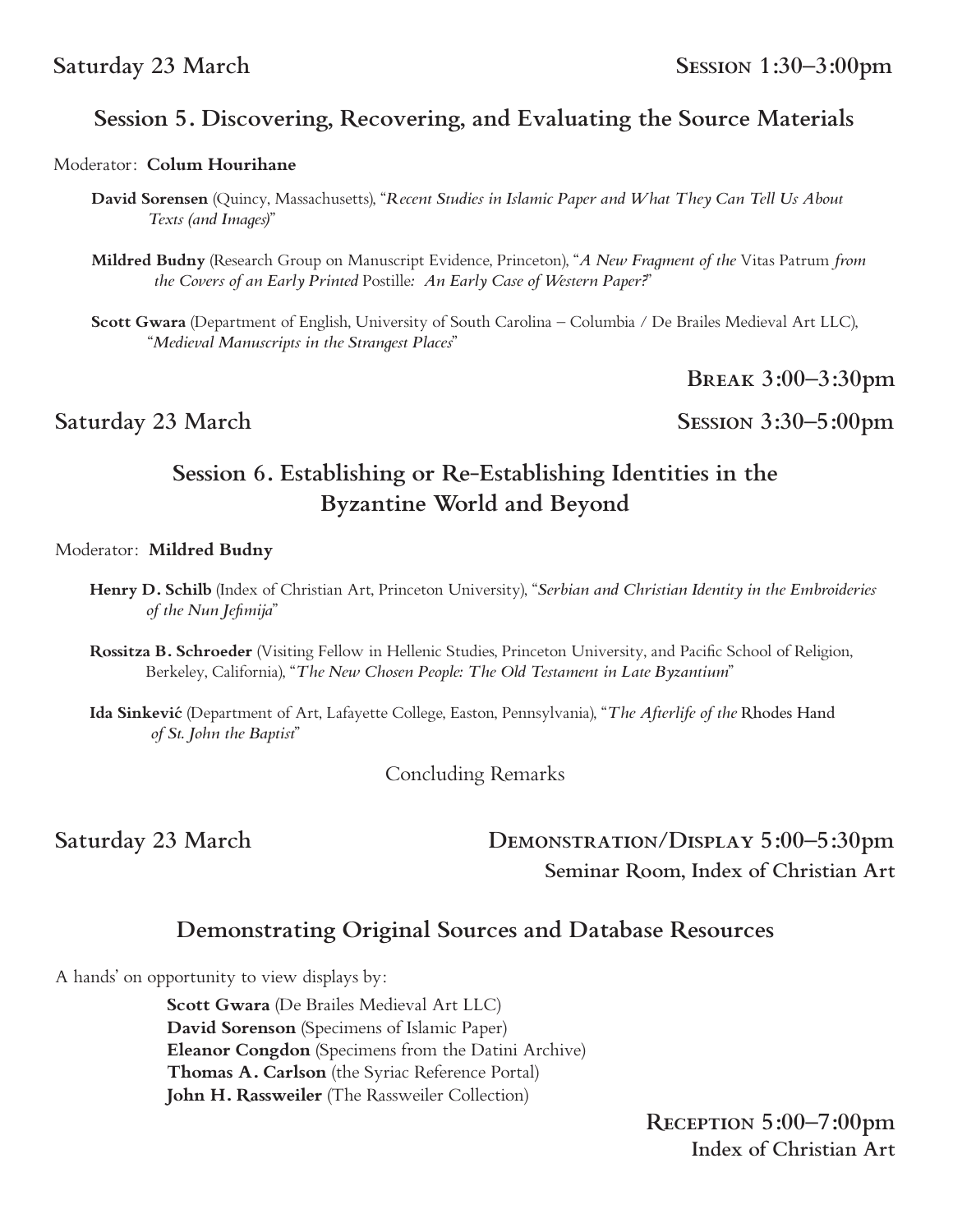# **Abstracts (Alphabetical order by speaker)**

#### **Budny, Mildred** (Research Group on Manuscript Evidence, Princeton)

#### "*A New Fragment of the* Vitas Patrum *from the Covers of an Early Printed* Postille*: An Early Case of Western Paper?"*"

Retrieved from reuse in the binding of a quarto copy of the liturgical *Postille per totius anni* ("Commentaries for the Whole Year") printed in Lyons in 1527, a set of eighteen paper leaves now in a private collection preserves fragments of a single manuscript with Latin texts from the *Vitas Patrum*, reporting the "Lives," deeds, and sayings of the Early Desert "Fathers" (plus a few women) in an excerpted version of this popular genre which circulated widely in various languages and compilations. Written and corrected mainly by a single scribe of the thirteenth or early fourteenth century, the decipherable text on these leaves contains portions of the *Vita Beati Antonii*, the *Historia Monachorum in Aegypto*, and the *Verba Seniorum* ("The Life of Saint Anthony," "The History of the Monks in Egypt," and "The Sayings of the Fathers") as well as the complete anonymous *Vita Sanctae Marinae* ("The Life of St. Marina" also known as Marinus the Monk), with a rare reading which matches the vernacular Italian version of her *Life* as a transvestite by the Dominican author Domenico Calvaca (circa 1270–1342). This tantalizing clue perhaps links with the challenging testimony of the paper itself, which does not appear to be of Islamic manufacture.

### **Carlson, Thomas A.** (Department of History, Princeton University / Beth Mardutho Research Library, Piscataway)

#### "*Identity and Identification in the Digital Humanities: The Challenges and Experience of* Syriaca.org"

The growing field of digital humanities seeks to bring together research problems defined in the humanities with the amazing surge of computational power developed in recent technology. The result is a constellation of new tools being developed to enable humanistic research, while grappling with the theoretical issues distinctive to the humanities which resist the tidy definition of problems and answers in terms of mathematical formulae and computational precision. One such tool is the Syriac Reference Portal (*Syriaca.org*), a reference website for Syriac Studies currently being developed jointly by researchers at six institutions including Vanderbilt University, Princeton University, and the Beth Mardutho Research Library.

This talk will present an overview and partial demo of *Syriaca.org* which is collecting data about Syriac authors, saints, people mentioned in Syriac texts, and places, while enabling automatic linking of our data with existing tools such as online manuscript catalogs. The talk will consider challenges of "identity" and "identification" in relation to digitization. The problem of the identity of past persons, places, and objects (such as manuscripts) includes the question of how to represent multiple and/or ambiguous identification within the constraints of databases. The Syriac Reference Portal has worked to overcome these issues through collaboration between technical experts and humanities researchers, in order to develop tools useful for complex data discovery, authority control, and context-independent identifiers for computational use.

#### **Congdon, Eleanor A.** (Department of History, Youngstown State University, Youngstown, Ohio)

#### "*Who was Antonio Contarini? Solving the Prosopographical Riddle of a Venetian Merchant in the Datini Archives*"

One of the merchants who used the Datini personnel in Aragon/Catalonia as their resident agents handling ventures was the Venetian patrician Antonio Contarini. His first surviving letter to Francesco di Marco Datini of Prato dates from June 1397, his last from July 1406. All but four of his 210 surviving letters to Datini and his agents in five companies are signed as "Antonio Contarini son of Messer Marino of San Pantaleon." Who was this merchant who used the Datini network to buy very large amounts of wool in Aragon/Catalonia?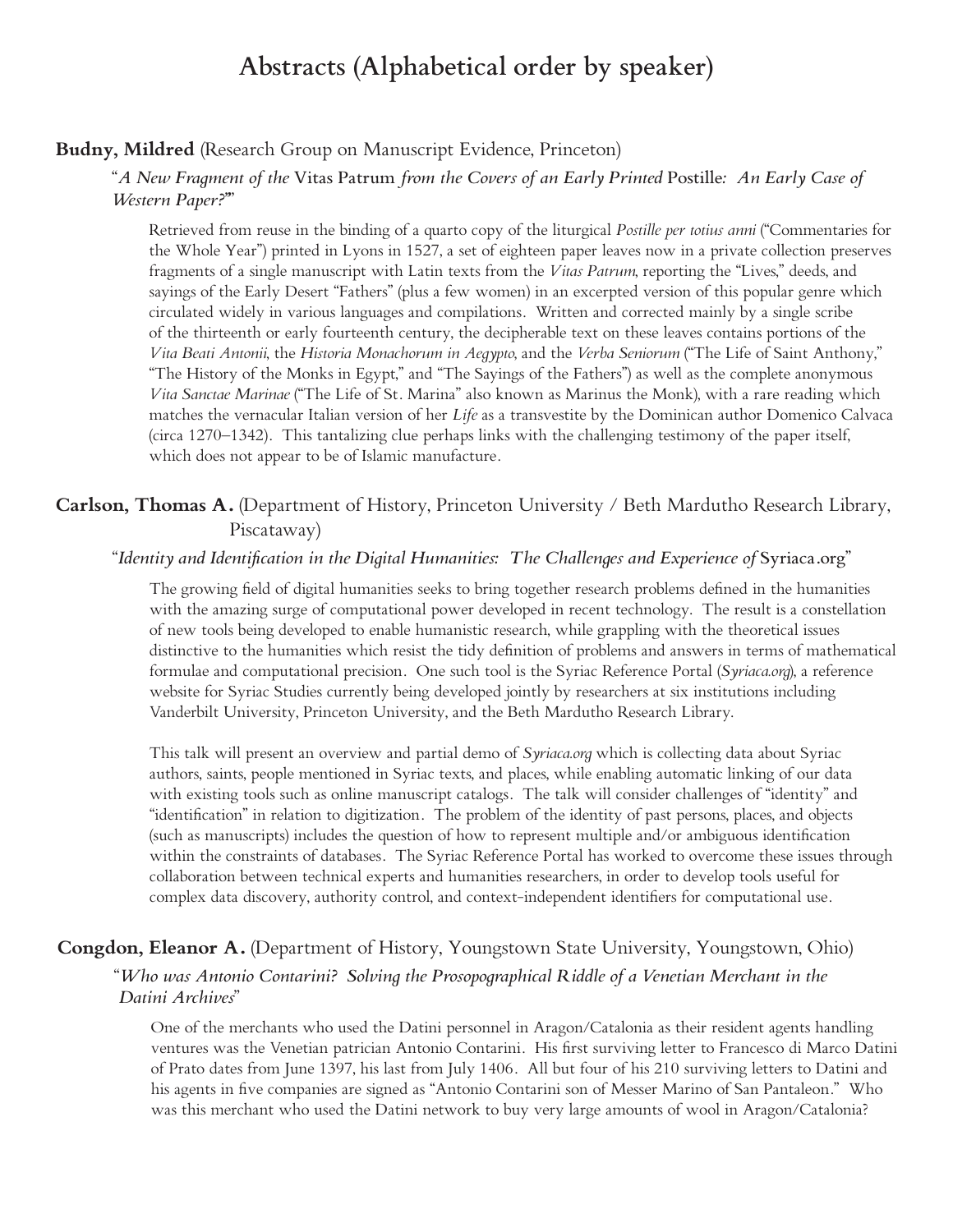The genealogical trees for major patrician Venetian families mention no Contarinis who lived in San Pantaleon. Examining the Datini archive establishes that not only was this one the Procurator of San Marco from 1420, but also that he rose to that high position through creating a fortune based on wool sales, which his son Marin used to build the magnificent Ca' d'Oro. This paper describes how the identity can finally be established beyond doubt, thereby highlighting a feature of Venetian merchant careers that even the great Frederic Lane did not discuss: the ability to move and live in different parts of Venice.

#### **Easton, Martha E.** (Department of Art History, Seton Hall University)

#### "*Authenticity, Anachronism, and the Experience of the Past at Hammond Castle*"

Hammond Castle in Massachusetts was built in the 1920's as a residence and laboratory for John Hays Hammond, Jr., the American inventor who developed radio-control and numerous weapons systems used by the American military. Hammond used the castle as a stage-set and public museum for his extensive collection of ancient, medieval, and Renaissance art and architectural components, while the building itself has various fanciful medieval-style spaces, including a Great Hall modeled on St. Nazaire at Carcassonne. This combination of the real and the reproduction at Hammond Castle served as inspiration for later museum design; in particular, Charles Collens, one of the architects who had worked on Hammond Castle, was hired to design The Cloisters, a structure renowned for its phenomenological presentation of works of art in contextually relevant, revivalist spaces.

#### **Forness, Philip Michael** (Department of History, Princeton Theological Seminary)

#### "*The Identities of a Saint: An Initial Inquiry into the Manuscript Tradition of the Homilies by Jacob of Sarug*"

This presentation asks what manuscripts can suggest about the authors whose works they transmit. The manuscript tradition of the homilies of Jacob of Sarug, a prominent figure in late antique Syriac Christianity, serves as a case study. The earliest manuscripts of Jacob's *Homilies* reflect his reputation as a preacher. But this is not the only identity the manuscript tradition assigns him. For example, one seventh-century manuscript (London, British Library, Additional MS 14,604) places Jacob in what has been described as a random assortment of authors. I will offer some initial suggestions about the coherence of this manuscript based on common themes and the status of the authors included. This inquiry will reveal another identity that Jacob takes on in the manuscript tradition.

### **Gwara, Scott** (Department of English, University of South Carolina – Columbia / De Brailes Medieval Art LLC)

#### "*Medieval Manuscripts in the Strangest Places*"

Well known are the great medieval manuscript collections in the Ivy League establishments and at institu¬tions like the Harry Ransom Center, UC Berkeley, Duke University, or UNC Chapel Hill. But medieval manuscripts are also found in odd corners: at Corning Community College and the Corning Museum of Glass, at Hammond Castle in Gloucester, MA, at the evangelical-bible colleges of California Baptist Univer¬sity and Bob Jones University — besides a host of public libraries nationwide. In this illustrated talk, I would like to share a few stories about the manuscripts which I have encountered at these locations and others. In addition, I will discuss manuscript collecting in the 21st century, highlighted by the manuscripts that I have sold, the Ebay market, and the kinds of materials that one can and cannot get anymore.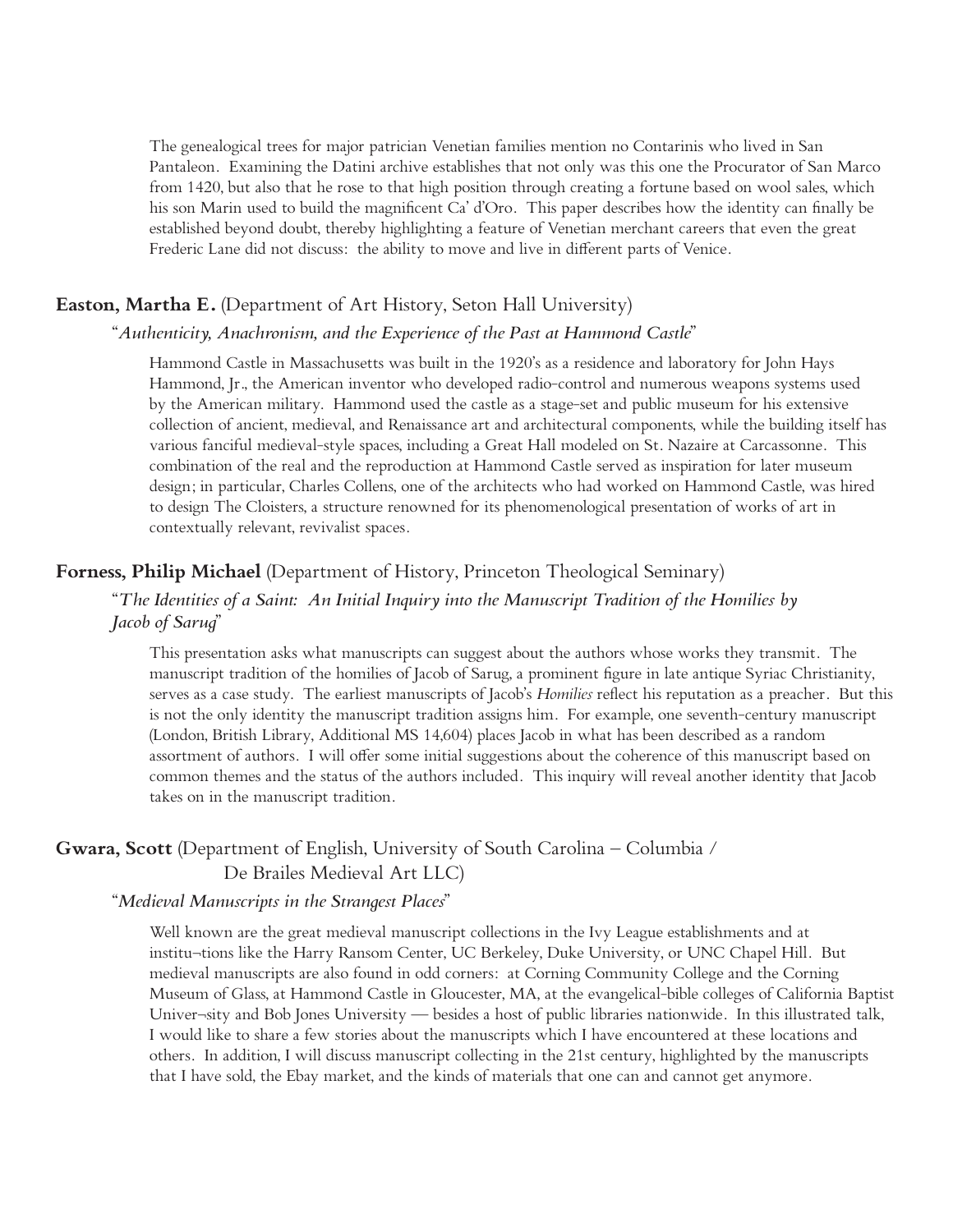#### **Kiraz, George** (Editor in Chief, Gorgias Press /

Department of Middle Eastern and South-East Asian Languages & Literature, Rutgers University)

"*The Syriac Orthodox Patriarchal Archive of Mardin: Digitization and Challenges*"

The Patriarchal Archive in Mardin, Turkey, contains circa 10.000 documents (mostly letters) addressed to the various Syriac patriarchs who resided there from the sixteenth to twentieth centuries. The documents are mostly written in Syriac, Arabic (both Arabic and Syriac scripts), and Ottoman Turkish (both Arabic and Syriac scripts), with some written in Malayalam, English, and Armenian. During three trips, the collection was digitized and semi-organized. This paper will give a report on the project and its progress.

#### **Morrison, Karl F.** (Department of History, Rutgers University)

#### "*Assimilating the* Libri Carolini *in the Seventeenth Century*"

The *Libri Carolini* ("The Books of King Charles") had a strange history. By virtue of its subject, conception, and execution, the nearly finished draft for a Frankish royal denunciation against Byzantium was a unique achievement in early medieval theology, unique too among the supreme achievements of the Carolingian Renaissance. It was suddenly abandoned in its last stages, and paradoxically kept carefully in the royal archives. It slumbered, forgotten, until it was discovered and published in the sixteenth century. Then it fell like a meteor from outer space into the ferocious warfare between Catholics and Protestants over the cult of images.

This paper is about the antithetic receptions of the *Libri Carolini* after debate had been roiling for a century without resolution. Even after a century, the assimilating context proved normative, rather than the medieval artifact. The protocols for assimilation or rejection did not uniformly include reading the text. Whether belligerent apologists accepted the *Libri* as genuine or rejected it as a forgery depended, not on the Carolingian text, but on the confessional allegiance of the writer, sharpened in the seventeenth century by generations of devastating religious warfare. My primary sources for this talk are treatises by four authors: two Catholics, one Lutheran, and one Calvinist, or, from another perspective, two Frenchmen and two Saxons.

#### **Rassweiler, John H.** (The Rassweiler Collection, Princeton)

#### "*Some Experiences with the Validation of Medieval Seal-Matrices of the Common People*"

The Rassweiler Collection began in the mid 1990's, based on the founders' mutual interest in a historical project which quickly focused on the seal-matrices of the common people produced in Northern Europe from 1000–1500 AD. The interest in the history and artistic value of these materials rapidly expanded to an appreciation of the close personal links between the objects and the lives and interests of the common people of the period.

In the last 40 years, metal detectors and increasing archeological activity produce a continuing supply of new samples. It was incumbent on the collectors to develop the skills necessary to authenticate the hundreds of samples seen and to validate their appropriateness to meet the collection criteria. Fortunately, a great deal of help was received from the very few academics regularly active in this field, but still one had to find one's own way. This presentation will discuss the results of these efforts. As the collection and the endeavor are still ongoing, some unresolved conundrums will also be presented.

#### **Saar, Ortal-Paz** (School of Historical Studies, Institute for Advanced Study / Tel Aviv University)

#### "*A Genizah Magical Fragment and Its European Parallels*"

This paper will discuss a manuscript fragment from the fifteenth century uncovered in the Cairo Genizah. The fragment preserves several magical recipes in Hebrew and Judeo-Arabic, some of which have parallels in European sources. The paper will consider the transition undergone by such magical texts from Europe to Egypt, and from a Christian audience to a Jewish one.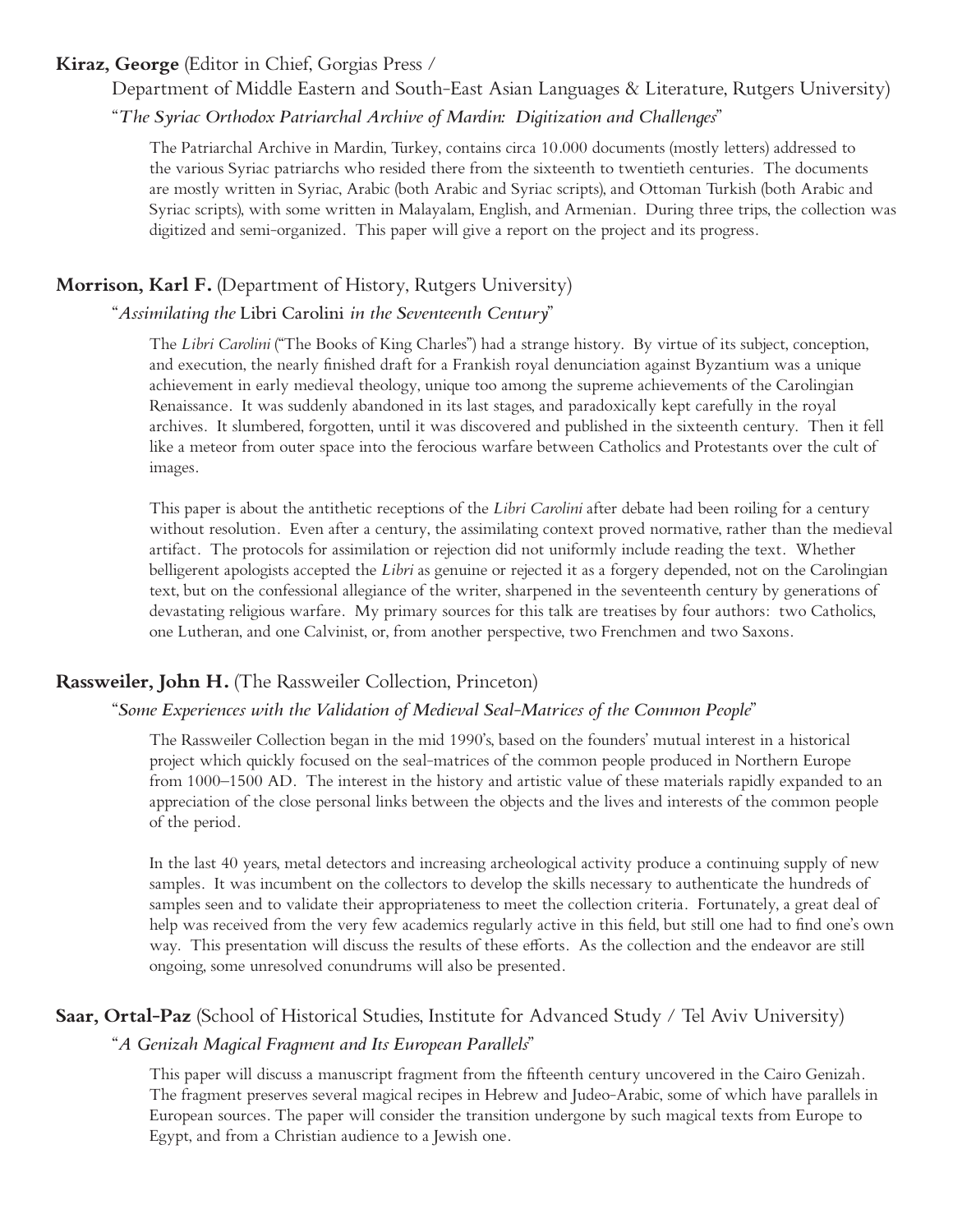#### **Schilb, Henry D.** (Index of Christian Art, Princeton University)

#### "*Serbian and Christian Identity in the Embroideries of the Nun Jefimija*"

Scholars traditionally attribute four embroidered textiles of the late fourteenth and early fifteenth centuries to the Serbian nun Jefimija as both patron and artist. They include the famous shroud embroidered with the full text of Jefimija's "Laud to Prince Lazar," a curtain for the altar door of the Hilandar Monastery of Mount Athos, and a liturgical veil with a brief, formulaic inscription in Greek. The question of whether Jefimija herself actually made the textiles that name her must remain open. More interesting is what these textiles tell us about Jefimija and the context in which they were produced. For other patrons of embroidery in the fourteenth and fifteenth centuries, the embroideries attributed to them assert the patron's identity. In the case of Jefimija's embroideries, whether or not a single person corresponding to the historical Jefimija was directly responsible for all these textiles as patron or embroiderer or both, the embroidered texts assert a Serbian and Orthodox Christian identity for "Jefimija."

### **Schroeder, Rossitza B.** (Visiting Fellow in Hellenic Studies, Princeton University / Pacific School of Religion, Berkeley, California)

#### "*The New Chosen People: The Old Testament in Late Byzantium*"

This paper explores the iconography and meaning of late Byzantine monumental cycles containing scenes from the Old Testament. It concentrates on the programs of the funerary chapel of the Chora Church in Constantinople (ca. 1316–1321) and the south ambulatory of the Church of the Holy Apostles in Thessaloniki (first quarter of the 14th century). The presentation relates the proliferation of such images in Palaeologan Byzantium to certain ideological trends in the West and Crusader East, as well as to developments in Byzantine political thought that defined the medieval Greeks as the new Chosen People and their capital city, Constantinople, as the New Jerusalem.

#### **Shailor, Barbara A.** (Department of Classic, Yale University)

#### "*A Mellon Foundation Project at Yale University: The World of Digitally-Enabled Scholarship for Research and Teaching*"

The Yale project funded by the Andrew W. Mellon Foundation aims to push against the boundaries that currently exist for scholars who are studying digital images of medieval manuscripts. For scholarly editing projects such as the recensions of Gratian's *Decretum* (Professor Anders Winroth) the use of digital images side-by-side in a multi-up viewer permits a comprehensive study of textual variant readings, as well as the ability to annotate images of leaves and then to share the editorial questions and challenges among a global community of medieval canon law experts. For the researcher seeking both textual and decorative nuances within a corpus of medieval manuscripts, the English Books of Hours project (Professor Jessica Brantley) promises to break new ground through digital image-analysis tools and the first attempts to integrate a multiup viewer with a tool for a more sophisticated identification of visual anomalies, whether script or images. The use of hyperspectral imaging to identify inks and pigments and their role in dating and attributing late medieval Middle English manuscripts (Professor Alastair Minnis) holds great potential for paleographers, codicologists, and art historians who are always seeking new methodologies for understanding the production and transmission of texts and cycles of illustrations in the Middle Ages. An overall goal of the project is the creation of interoperable digital environments where images can be shared by institutions for scholarly research.

#### **Sinkević, Ida** (Department of Art, Lafayette College, Easton, Pennsylvania)

#### "*The Afterlife of the* Rhodes Hand *of St. John the Baptist"*"

The *Rhodes Hand* of St. John the Baptist is the relic of the right hand and arm of the saint now located in the town of Cetinje in Montenegro. Currently enshrined in a sumptuous golden coffer, the *Hand* endured a turbulent and adventurous afterlife that spanned more than two thousand years of intense travels, political intrigues, mysterious exploits, and miraculous deeds. This paper examines the many peregrinations of the relic and analyzes the ways in which it was adapted and acculturated to suit diverse needs of its many owners.